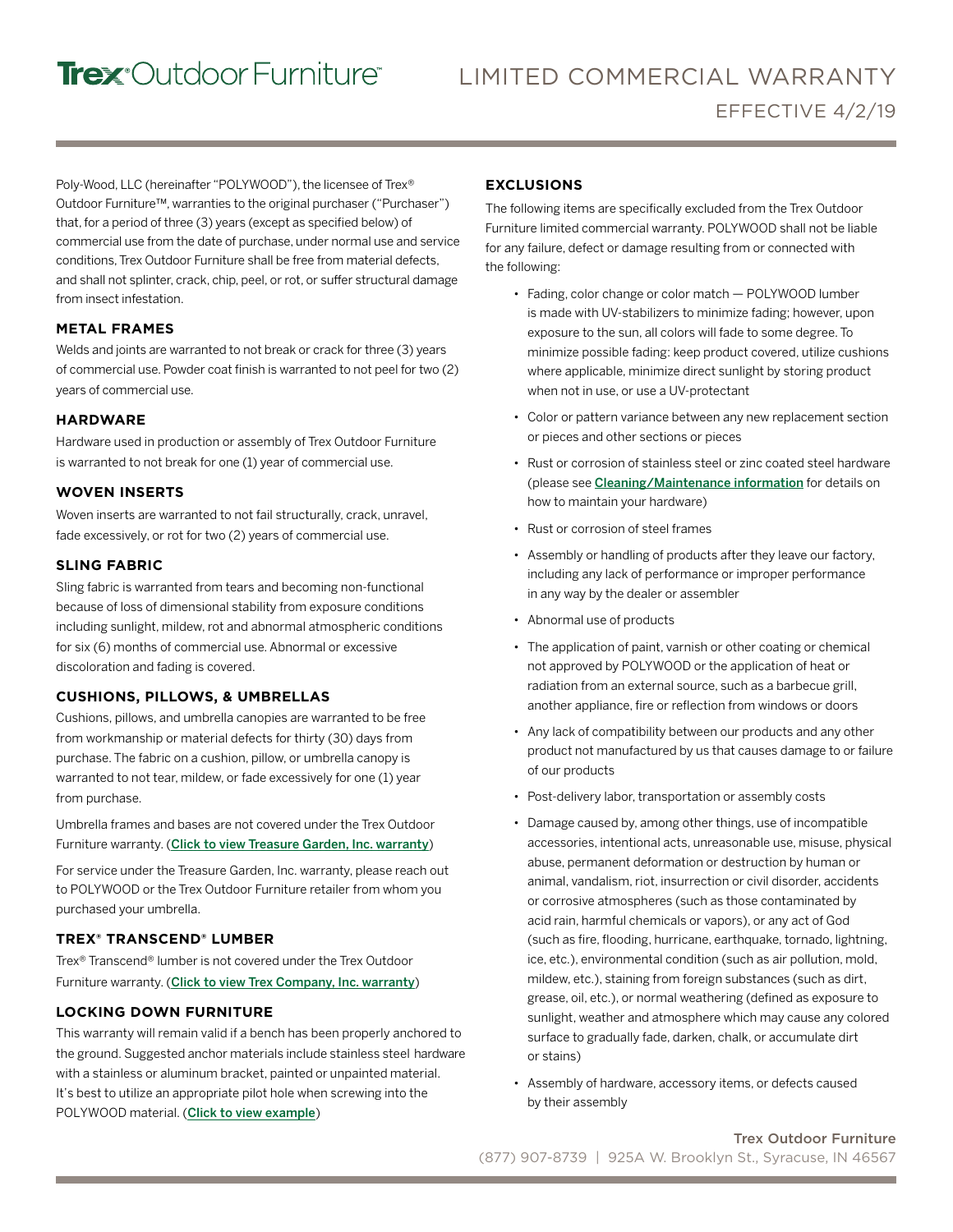# Trex<sup>°</sup>Outdoor Furniture®

# LIMITED COMMERCIAL WARRANTY EFFECTIVE 4/2/19

We reserve the right to discontinue or modify any product line or color without notifying the Purchaser. If the original product is not available, we retain the right to choose to provide replacement material of equal value or quality.

No person or entity is authorized by POLYWOOD to make and POLYWOOD shall not be bound by any statement or representation as to the quality or performance of Trex Outdoor Furniture products other than as contained in this warranty. This warranty may not be altered or amended except in a written instrument signed by POLYWOOD and Purchaser.

Under no circumstances will POLYWOOD be liable for special, incidental or consequential damages, whether such damages are sought in contract, in tort (including but not limited to negligence and strict liability) or otherwise, and POLYWOOD's liability with respect to defective products shall in no event exceed the replacement of such products or return of the purchase price, as described above.

Some states do not allow the exclusions or limitations of incidental or consequential damages, so the above limitations or exclusions may not apply to you. This warranty gives you specific legal rights, and you may also have other rights that vary from state to state.

This warranty shall only be applicable and enforceable in the United States of America and Canada.

Proper maintenance of your product is required to support the benefits of this warranty. This warranty is voided in the event that there are indications of abuse or neglect to the furniture. This warranty does not apply to normal wear and tear effects on Trex Outdoor Furniture products, which are received by regular use of the products.

This warranty is effective for products purchased on or after 4/2/2019. For warranty information for Trex Outdoor Furniture products purchased prior to 4/2/2019, please contact [the Trex Outdoor Furniture](https://www.trexfurniture.com/customer-service/contact-us.html) Customer Service Team.

Trex® and Trex® Outdoor Furniture™ are trademarks of Trex Company, Inc. and are used under license by POLYWOOD.